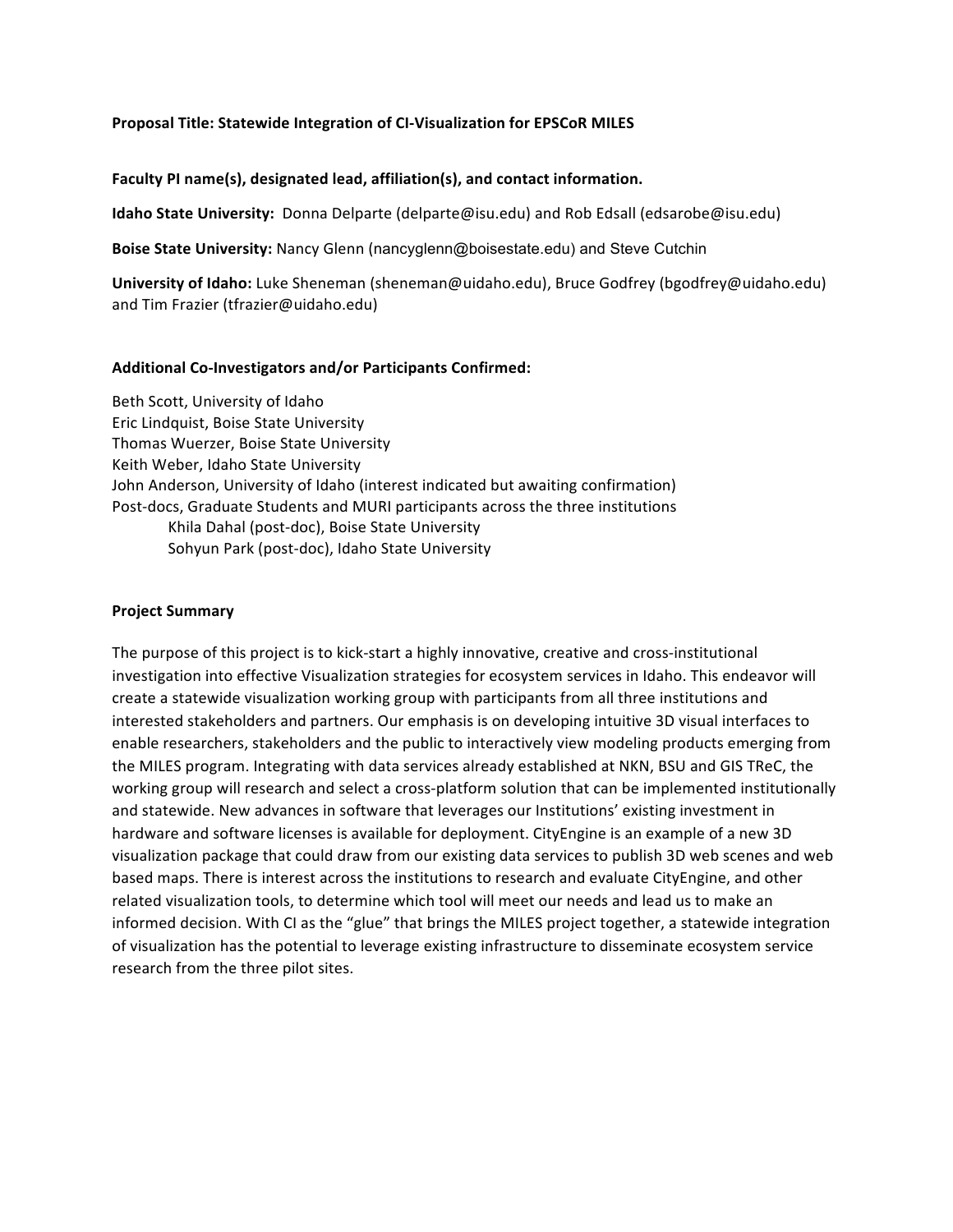#### **Project Description**

One of the key findings of the EPSCoR MILES Advisory Board from the statewide meeting in April 2014 was that visualization needs to be a priority in the operational and strategic plan of MILES in the shortand medium-term. Visualization, the Board said, should be part of the program at all phases, not just a product introduced at the end of the project to communicate and disseminate our results. This proposed iSEED application will bring together investigators from across campuses and disciplines to investigate the CityEngine and like platforms in order to foster rapid development of visualization tools for the MILES pilot sites.

#### What is visualization?

In the literature, visualization can refer to several distinct uses and forms of visual media. Visualization is, in general, a method of computing that enables scientists and citizens to directly observe and intuitively interact with simulations, computations, and data flows. By transforming data into visual symbols and structures, the method of visualization enables scientists and citizens to directly observe and intuitively interact with simulations, computations, and data flows (Card et al. 1999; Spence 2007). Visualization can be used in several ways: to manage data by reducing their complexity and transforming numbers into visual geometric forms, to communicate by using graphics to share information among the scientists in a project and with stakeholders and the public, and to generate insight by allowing interaction with models and providing immediate feedback (McCormick, DeFanti, and Brown 1987; Tufte 1997; Thomas and Cook 2005).

In this sense, "visualization" is a method rather than a specific object, though in recent years the term has come to refer also to specific tools, diagrams, maps, and products that enable visualization. The MILES program has already generated several such products (sometimes simply called "visualizations") including network maps, virtual worlds, and 3D representations of landscapes, all designed to help both analysts and stakeholders understand the complex data, models, relationships, and systems that are part of the overall project. As individual products, their creation and implementation demands technical skills (such as programming and data management), but as components of an overall methodological approach, these tools require careful design and attention to the cognitive constructs of their audience. This user-centered approach demands different tools (different data, modes of interaction, levels of detail, affordances, and user experiences) depending on the audience.

Visualization can also aid users in exploring the spatial attributes of MILES datsets. Our approach will take geographic data, and convert it into interactive and predictive three dimensional models that will enable spatial and temporal relationships to be viewed in innovative ways (MacEachern & Kraak, 1997; 2001; Kraak, 2003; Kinzel, 2009). Coupled with recent innovations in virtual environments, geo-based visualization can facilitate interaction and problem-solving scenarios thereby involving researchers and stakeholders in shared, inquiry- based discovery. Evaluating the visualization properties of CityEngine and its ability to process MILES datasets is a priority goal of this proposal. As the visualization working group embarks on establishing a common platform for visualization, we will examine potential products like CityEngine for their facility to cater to these various audiences and visualization applications, all of which are relevant and important to the goals of MILES. Our working group must be familiar with not only the data and models but also the needs and demands of the scientists, stakeholders, and/or general public for whom the tools are designed. This effort requires cooperation, conversation, and collaboration, all of which will be fostered through funding from this proposal.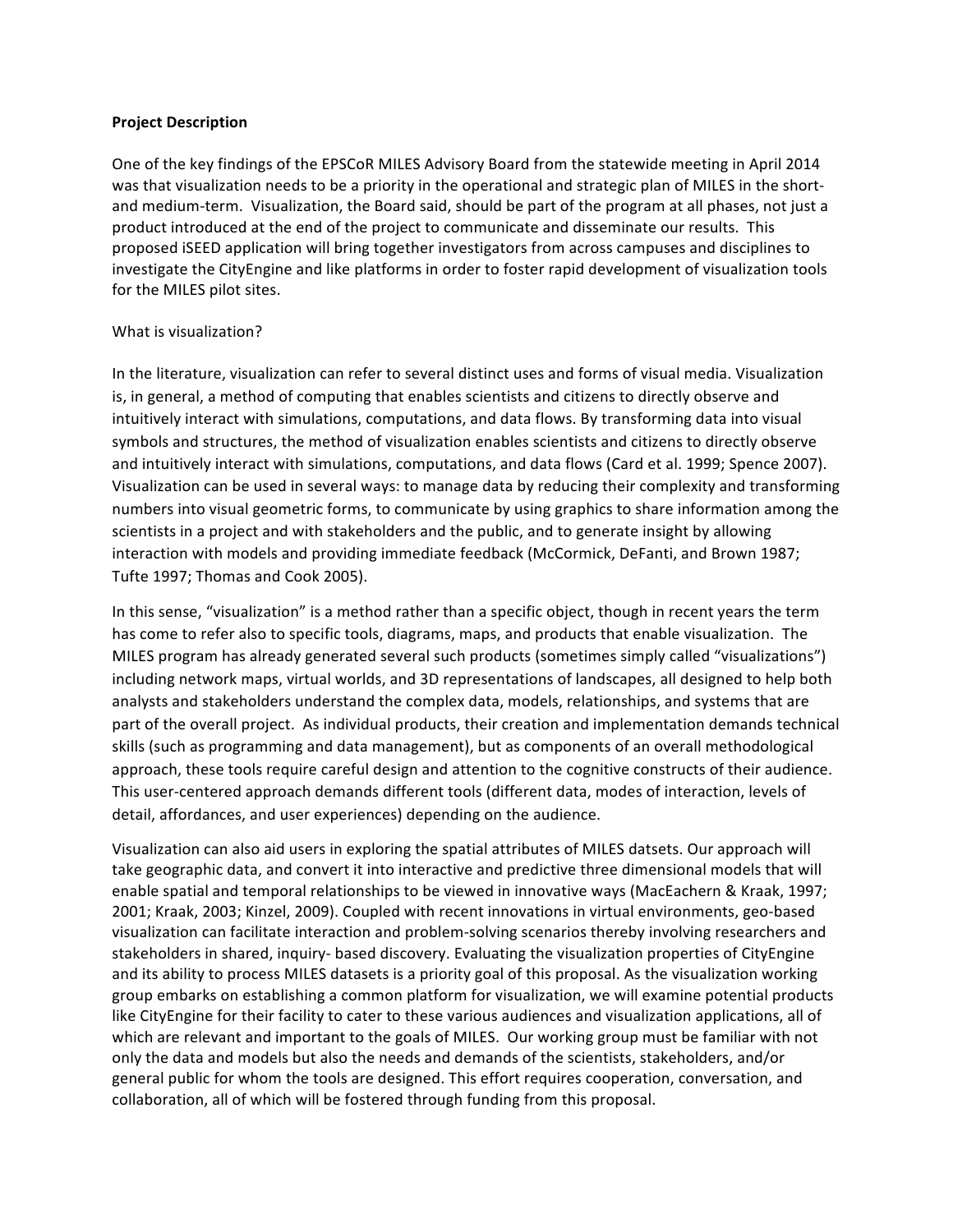### *How can visualization help MILES achieve its strategic goals?*

### Project coordination and sharing among scientists

Through visualization the working group will be able to unify effort around a software platform that will enhance the MILES effort in sharing data, characterization, modeling, understanding relationships, interpreting historical phenomena and events, steering models, and disseminating results. This will require research into and training with visual analytics products (introduced and demonstrated at conferences and workshops), the investment in hardware and technical facilitation (enabling seamless data sharing, model parameterization and execution, and insight communication among MILES researchers), and frequent collaborations and updates among the working group (best done at sameplace working group retreats).

### Stakeholder involvement

Stakeholder engagement in MILES' projects is key to the program's success. As members of the visualization working group, we seek to provide stakeholders with the information and tools that they need to not only understand the work that is being performed by MILES researchers but also, importantly, assist in that work through the active involvement in data sharing and analysis. To that end, we propose complementing our IT infrastructure at each institution with mobile devices for group citizen data collection in the field. For example, these devices will be piloted in Adventure Learning programs that are designed to enable stakeholders to draw polygons, lines, or points on maps on their devices (possibly using CityEngine) and annotate them with personal descriptions, stories, or photographs.

## Communication to the general public

To the general public, the MILES program may appear to consist of three different regional projects that could appear disconnected. A demonstration of unity and cooperation among the three primary institutions in MILES would be communication efforts to the general public that have a similar look and feel across the institutions. Visualization in general, and the use of a common platform more specifically, offers the general public a common interface to interact with MILES without the sensation of exploring three different research projects. Training is simplified for the public outreach through deployment of the tools on the idahoecosystems.org website.

## *What are we going to do to achieve these goals?*

A significant challenge facing visualization researchers is the assessment of the effectiveness of the tools that are produced. Our proposed implementation of a platform like CityEngine must include measurements to establish that it (or some other platform) is useful and helpful in achieving the goals of MILES project – that is, to characterize ES, to model and envision future scenarios, to communicate results, and to affect change in planning and policy – as well as the goals of visualization in general – that is, to manage data, to communicate, and to generate insight. These goals are, of course, not mutually exclusive. 

Our working group will help establish these metrics relative to the MILES project, and develop a framework for collection of data that will allow a systematic assessment of visualization platforms. Fortunately, assessment of visualization is a core theme in visualization literature (Chen and Yu 2010;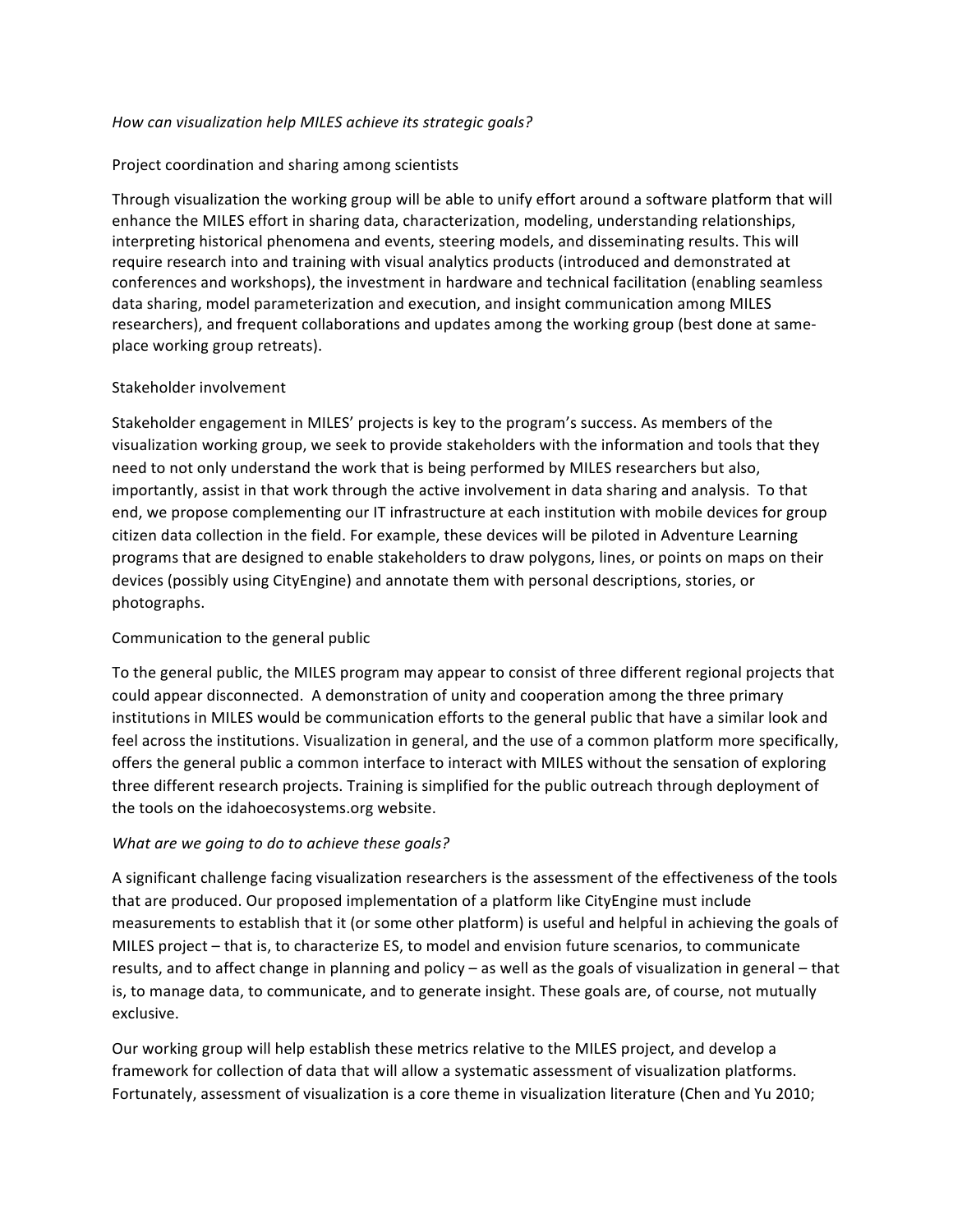Plaisant 2004), and workshops, conferences, and special journal issues are dedicated to this type of research. We seek to attend and participate in one such conference in November (BELIV 2014; see http://beliv.cs.univie.ac.at/).

Since the primary goals of any visualization method are the facility of data management and the generation of useful insights and hypothesis, one possible method for assessing tools that are developed is the deployment of an application that resembles a game. Such a web interface would allow users of the system to not only use the CityEngine application to explore MILES-related data but also upload their own data (photos, descriptions, locations, observations) and capture their insights (after using the application) about the pilot areas. "Players" would vie for points or badges according to the originality, accuracy, and value of their contributions. Their observations and insights would be open for community-based peer review – with experts and stakeholders "liking" (or disliking) the data sets, observations, insights, and hypotheses. This follows on existing research in other fields that has demonstrated that this combination of social media and so-called "gamification" of science can be a successful approach in insight generation and knowledge construction (McGonigal 2011; Khatib et al., 2012; Beier, Miller, and Wang 2013).

While establishing detailed methods like the example above for measuring the success of a platform will be part of the working group's mission, we can say here that a successful visualization platform will be flexible enough to be useful to scientists and stakeholders. A successful system must enable: (a) the upload of data by researchers collecting data in the field and gathering secondary data from various sources, but also enable the easy incorporation of crowd-sourced information from stakeholders and the public through a simple web interface, (b) the detailed analysis of shared information by connecting to (and steering of) models used by researchers, but also help stakeholders explore data sets and make connections and generating insights that might have otherwise be missed by researchers, and (c) the communication of insights and findings both among stakeholders and researchers in the program and between the program and the general public.

Anticipated Pubs:

## *Developing an Integrated Web Visualization Platform for Ecosystem Services in Idaho*

Evaluation of a visualization environment with community-based peer review in a game interface

## Work Plan Summary

- Initial (virtual) meeting to discuss and explore CityEngine, with a demo by ESRI representative
- Develop pilot project descriptions
- Larger (face-to-face) researcher and stakeholder meeting to discuss pilot-project descriptions and identify necessary data and data sharing
- Gather and prep pilot project data
- Third meeting (virtual) to develop base pilot project in CityEngine
	- $\circ$  training of students
	- o hands-on draft pilot project visualization
- Refine pilot project and demonstration via webinar to MILES EPSCoR faculty (by end of Year 1)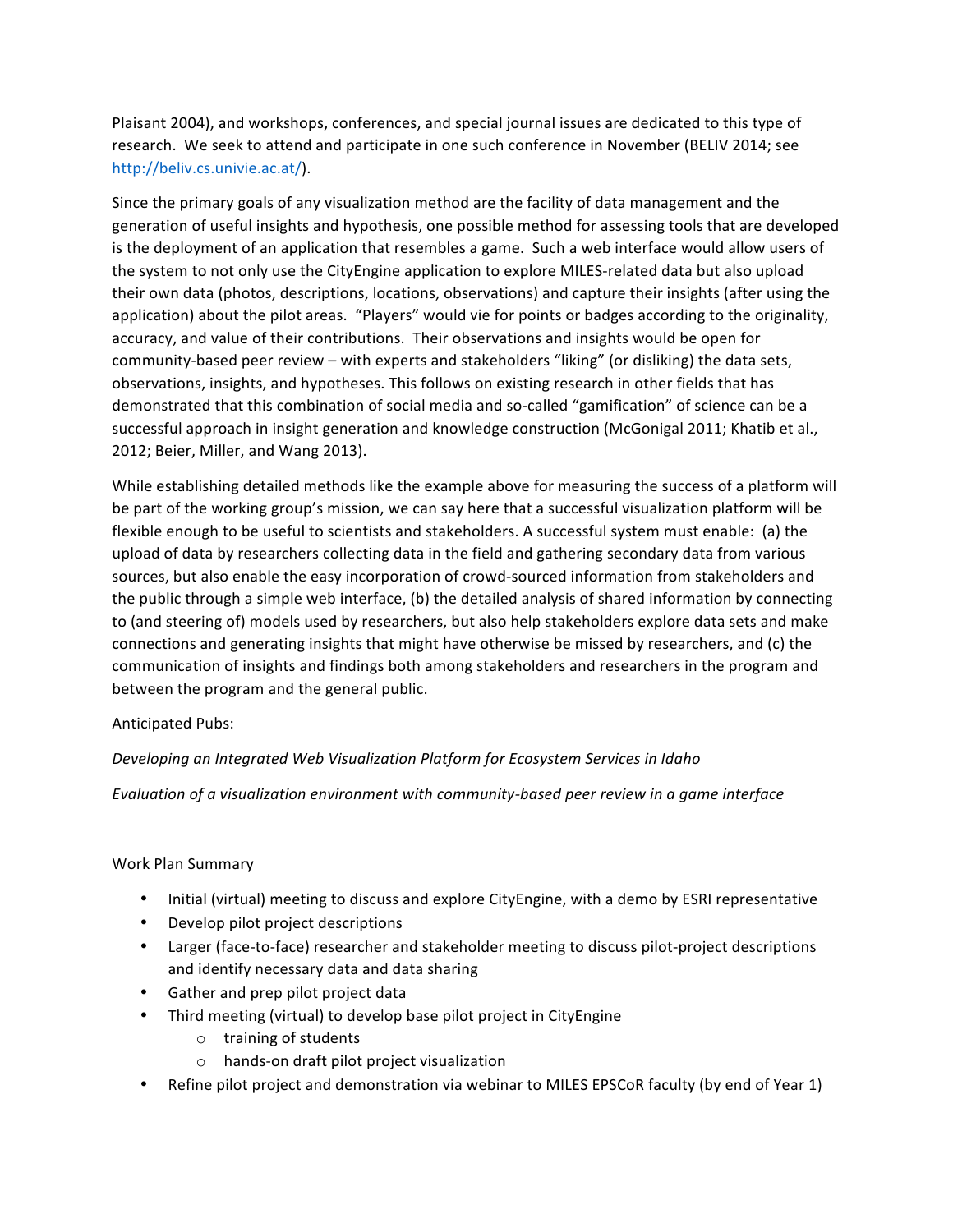### **Citations**

Beier, M., L. Miller, and S. Wang 2012. Science games and the development of scientific possible selves. Cultural Studies in Science Education 7(4): 963-978.

Card, S., J. Mackinlay, and B. Shneiderman (eds.) 1999. Readings in Information Visualization: Using Vision to Think. Burlington MA: Morgan Kaufmann, 712 pp.

Chen C. and Y. Yu. 2010. Empirical studies of information visualization: a meta-analysis. International Journal of Human-Computer Studies, 53(5):851-866.

Khatib, F., Dimaio, F., Cooper, S., Kazmierczyk, M., Gilski, M., Krzywda, S., Zabranska, H., Pichova, I., Thompson, J. 2011. "Crystal structure of a monomeric retroviral protease solved by protein folding game players". Nature Structural & Molecular Biology 18 (10): 1175.

Kinzel, M. R. (2009). *Science and ocean literacy standards in the classroom*. Oregon State University.

Kraak, M.-J. (2003). Geovisualization illustrated. *ISPRS Journal of Photogrammetry and Remote Sensing*, *57*(5-6), 390–399. doi:10.1016/S0924-2716(02)00167-3

MacEachren, A. M., & Kraak, M.-J. (1997). Exploratory cartographic visualization: Advancing the agenda. Computers & Geosciences, 23(4), 335-343.

MacEachren, A. M., & Kraak, M.-J. (2001). Research Challenges in Geovisualization. Cartography and *Geographic Information Science*, *28*(1), 3–12. doi:10.1559/152304001782173970

McCormick, B., T. DiFanti, and M. Brown (eds.), 1987. "Visualization in Scientific Computing," Computer Graphics 21 (6), New York: ACM-SIGGRAPH. pp 3-15.

McGonigal, K. 2011. Reality is Broken: Why Games Make Us Better and How They Can Change the *World.* New York: Penguin, 416 pp.

Spence, R. 2005. Information Visualization: Design for Interaction. 2nd ed. Upper Saddle River NJ: Prentice Hall, 304 pp.

Thomas, J. J., Cook, K. A. (2005). Illuminating the Path: The Research and Development Agenda for Visual Analytics. National Visualization and Analytics Ctr., 199 pp.

Tufte, E. 1997. Visual Explanations: Images and Quantities, Evidence and Narrative. Cheshire, CT: Graphics Press, 156 pp.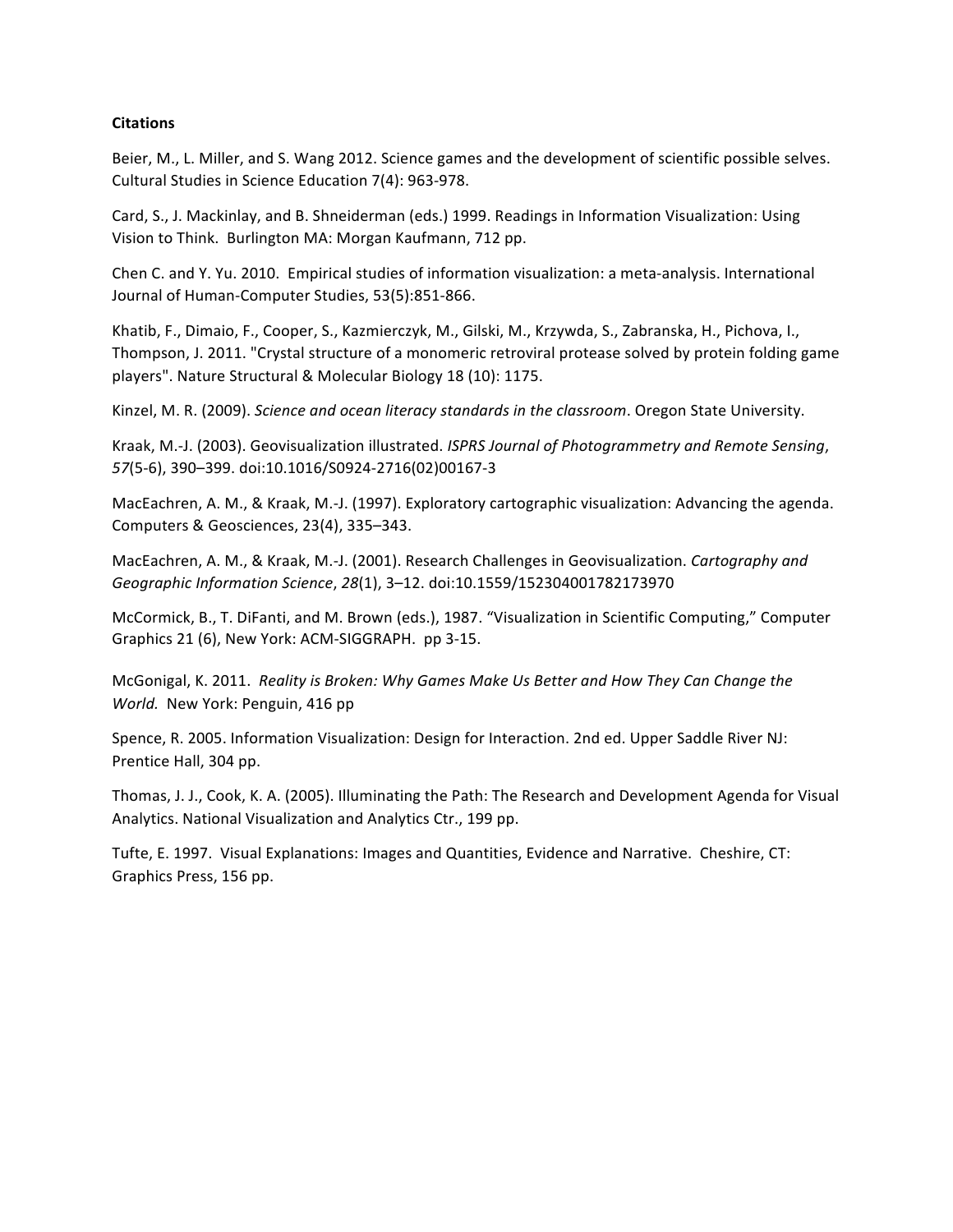#### **Budget**

| <b>Description</b>          | <b>Budget</b> |           |
|-----------------------------|---------------|-----------|
| Salaries - Grad/Undergrad   | \$            | 18,000.00 |
| Salaries - Graduate Student |               |           |
| Salaries - Undergrad        |               |           |
| Fringe                      | \$            | 3,000.00  |
| Travel                      | \$            | 17,800.00 |
| Equipment                   | \$            | 33,700.00 |
| <b>Student Tuition</b>      |               |           |
| Other                       |               |           |
| <b>Indirect Costs</b>       | \$            | 9,000.00  |
| <b>Subtotal</b>             | \$            | 81,500.00 |

## **Budget justification**

## Salaries/Fringe Benefits

Funds for an undergraduate student or part-time graduate student at each institution to help gather data, attend meetings, and assist with draft pilot project. (\$6K salary + \$1K fringe + \$3K indirects =  $$10K * 3$  institutions =  $$30,000$ )

#### Travel

- Travel funds are requested to bring together a large working group to build consensus around visualization needs and requirements, as well as, the evaluation of software platforms. We are anticipating travel funds of approximately \$750/person to travel to a 2-day kick-off meeting within Idaho. An estimate of interest indicates that a minimum of 15 people would require travel funds  $(\$800*15 = \$12,000)$ . Conference facilities with catered breakfast, lunch and coffee  $(5400/day = $800)$ .
- Conference travel to visualization events to advance cutting edge knowledge and present MILES research. Events such as SIGSPATIAL (http://sigspatial2014.sigspatial.org/) or Visualization and Data Analysis (VDA - http://vda-conference.org/) are candidate conference events. Estimate conference travel costs are \$5000.

## Equipment

- Testing visualization platforms across mobile devices will be an important consideration for each institution. We are proposing 15 units  $\omega$  \$500 each (\$7500) to be distributed for each campus. Additional usage will enhance visualization of datasets in the field as well as data collection.
- To share visualization methods, practices and innovations across campuses we will leverage existing IQ Stations located at each. In order to accommodate conferencing across the campuses with IQ Station platforms that are 3D ready and capable, upgrades will be required to enhance video and sound capabilities. (anticipated amount is \$1500  $*$  3 = \$4500)